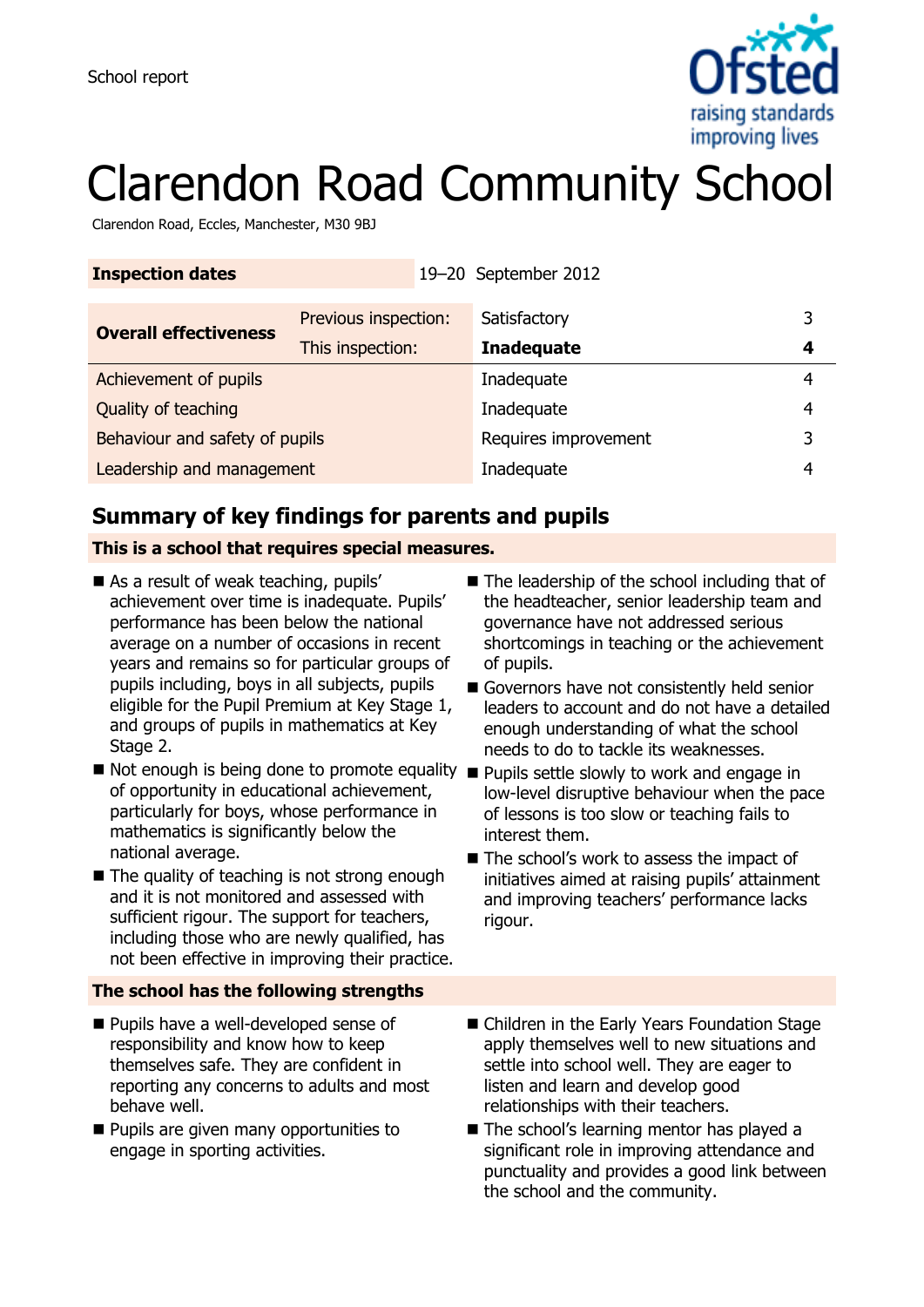# **Information about this inspection**

- Inspectors observed 19 lessons, two of which were joint observations with members of the senior leadership team. Team members also visited lessons for short periods.
- The inspection took account of the responses of 29 parents who completed Ofsted's online survey, Parent View.
- Meetings were held with a number of school staff including members of the senior leadership team, the special educational needs coordinator, the Chair of the Governing Body and the manager of the Early Years Foundation Stage. Inspectors had meetings with groups of pupils and listened to some pupils read.
- A telephone discussion took place between the local authority's School Improvement Partner and the Lead inspector.
- Various documents were scrutinised as part of the evidence gathering for the inspection. These included: the school's development plan and its summary of self-evaluation, safeguarding and monitoring and evaluation documentation, behaviour logs, various school policies and information that tracks pupils' achievement.

# **Inspection team**

| Lenford White, Lead inspector | <b>Additional Inspector</b> |
|-------------------------------|-----------------------------|
| Stephen Wall                  | <b>Additional Inspector</b> |
| <b>Maria McGarry</b>          | <b>Additional Inspector</b> |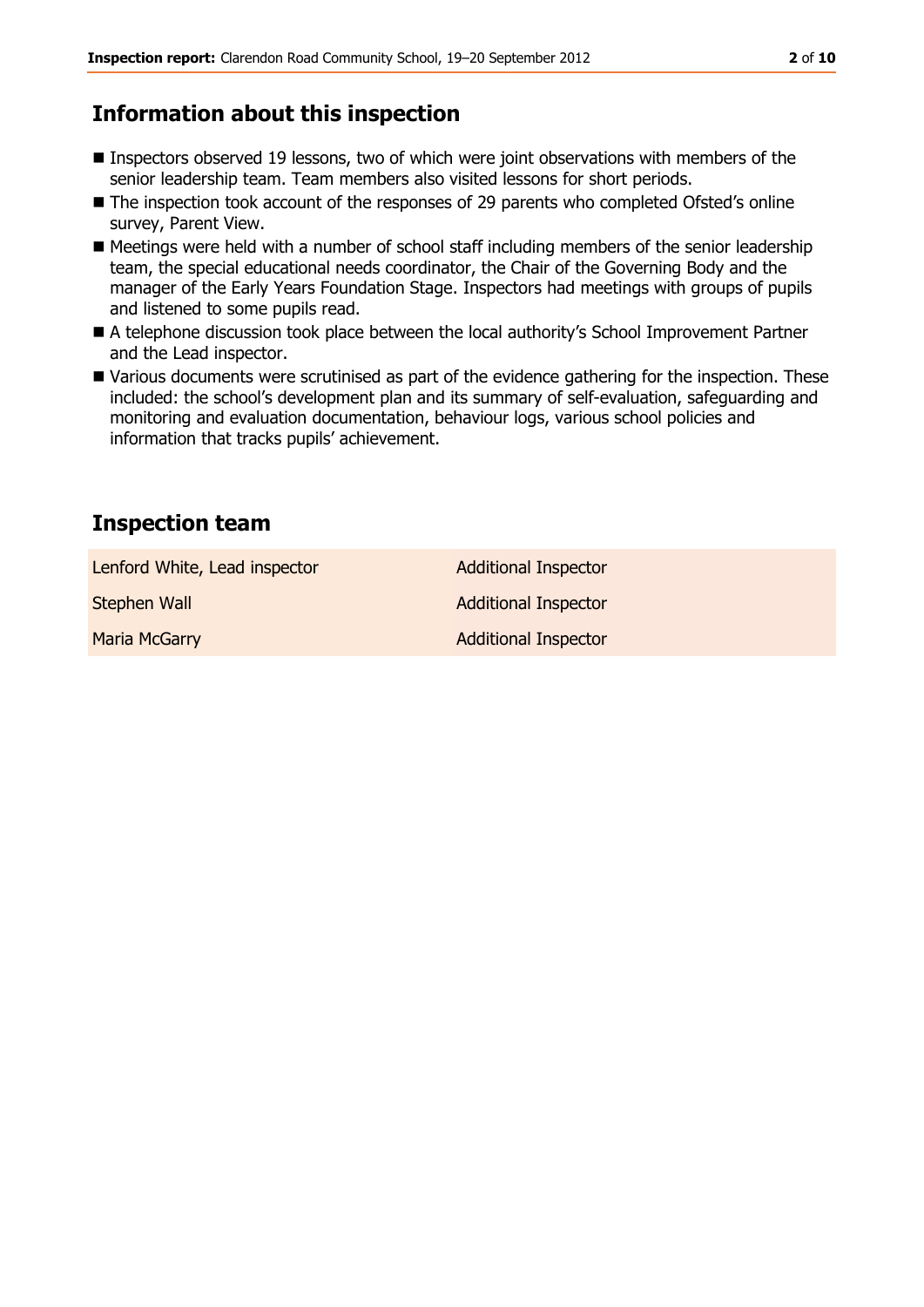# **Full report**

In accordance with the Education Act 2005, Her Majesty's Chief Inspector is of the opinion that this school requires special measures because it is failing to give pupils an acceptable standard of education and the persons responsible for leading, managing or governing the school are not demonstrating the capacity to secure the necessary improvement in the school.

# **Information about this school**

- The school is a larger-than-average sized primary school which has had some fluctuations in pupil numbers due to mid-term admissions. Pupils are mainly from White British backgrounds, but the profile of the school has changed in recent years and the proportion of children from minority ethnic groups is currently just below the national average.
- There has been an increase in the number of admissions into the Reception year which has led to the recruitment of an additional teacher and teaching assistant.
- The number of children who speak English as an additional language is just below the national average. Few children are in the early stages of learning to speak English.
- The proportion of pupils eligible for the government's pupil premium funding is above the national average and the proportion of pupils who start or leave school at other than the usual times is above average.
- $\blacksquare$  The proportion of children supported at school action plus or with a statement of special educational needs is just above the national average. The proportion of children who are supported at school action is below the national average.
- The school meets the government's floor standard, which sets the minimum expectations for pupils' attainment and progress.

# **What does the school need to do to improve further?**

- Improve teaching so that lessons are at least good, by:
	- improving lesson planning so that pupils have more opportunities to engage actively in  $\frac{1}{2}$ learning and independent work
	- improving the teaching of phonics (the links between letters and sounds) so that pupils  $\sim$ have a secure grounding in the basic skills needed to learn to read
	- evaluating the progress of individuals and groups more accurately and amending teaching  $\frac{1}{2}$ plans accordingly
	- ensuring all teaching is of a brisk pace and challenges and fully engages pupils, hence eradicating any low-level misbehaviour in lessons.
- Raise achievement in reading, writing and mathematics by:
	- ensuring teachers have sufficiently high expectations of all pupils
	- making sure that pupils apply their mathematical skills and knowledge consistently well to solve problems
	- providing more opportunities for pupils at Key Stages 1 and 2 to write meaningfully and at length
	- ensuring that the curriculum provides the broad and stimulating range of opportunities required to fully meet the needs of all groups of pupils, but especially boys.
- Improve the quality of leadership and management, including headteacher, senior leadership team and governance, so that it drives the school forward with the necessary pace and sense of purpose by:
	- evaluating the effectiveness of the school accurately and using the results as the basis for tackling weaknesses
	- ensuring that accurate information on pupils' performance is used to inform whole-school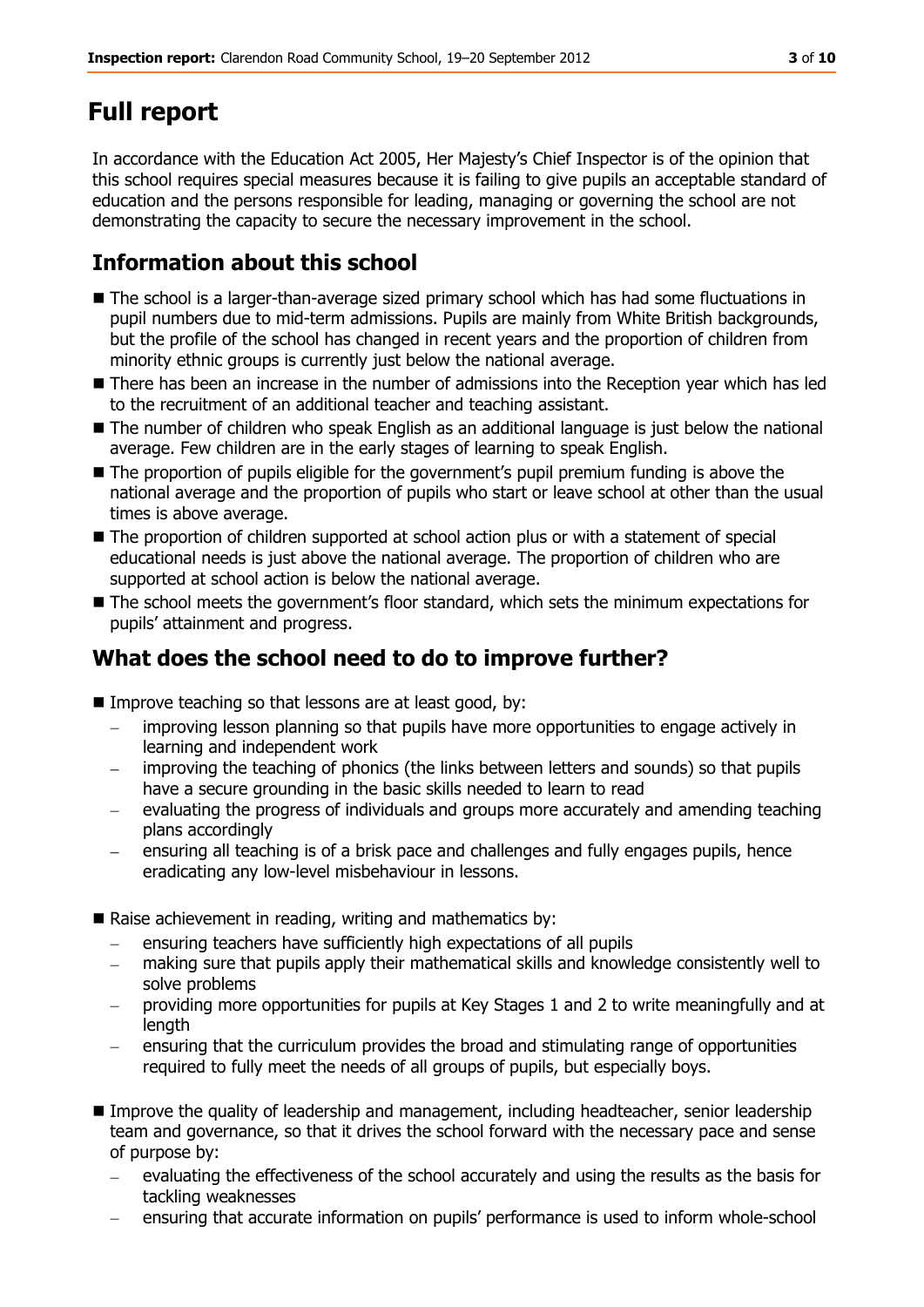planning, teachers' planning and their professional development, and spending priorities

- ensuring the quality of teaching is monitored thoroughly and the results are used well to  $\sim$ improve its quality and impact on pupils' achievement
- ensuring whole school targets are challenging and are used in performance management to hold staff closely to account for pupils' achievement
- ensuring that the Pupil Premium is used wisely and makes a difference to pupils' progress  $\equiv$ in learning
- taking firm action to ensure all weaknesses are tacked and all school staff are given appropriate support so that they can manage their areas of responsibility effectively
- ensuring that the governing body fully understands the school's strengths and areas for  $\equiv$ improvement and that it holds leaders and managers to account.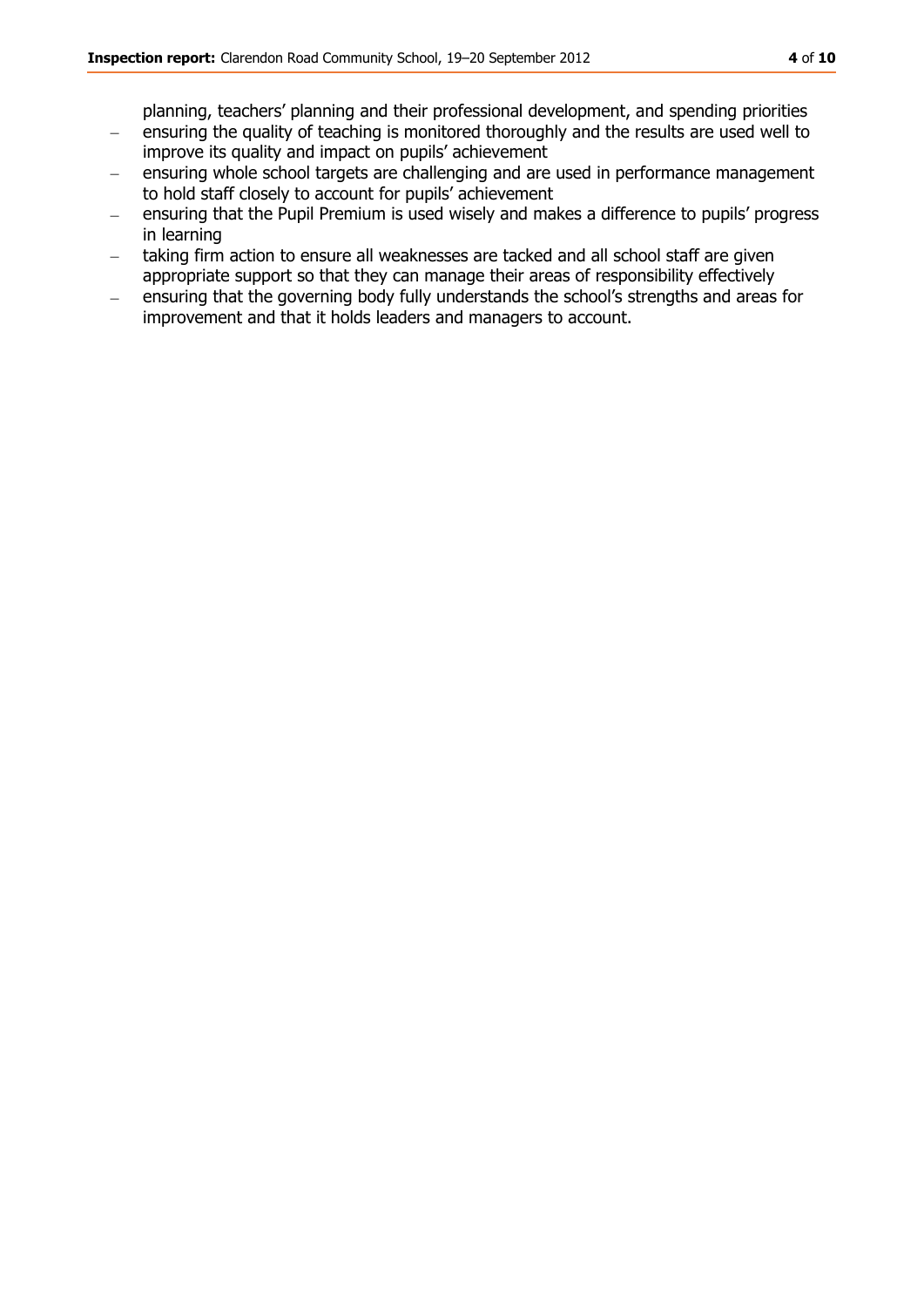# **Inspection judgements**

### **The achievement of pupils is inadequate**

- Although there is some evidence of improving attainment, in reading for example, this is limited and some groups of pupils consistently make less than expected progress given their starting points.
- Children enter Nursery with the skills and knowledge expected for their age and start Key Stage 1 having made satisfactory progress in the Early Years Foundation Stage. Attainment at Key Stage 1 has fluctuated in recent years but has been significantly lower than average for the last two years. Gains made in some areas, for example, in writing at Key Stage 1 in 2010, have not been maintained. Pupils' reading, writing and mathematical skills are currently below the national average.
- Overall, attainment and progress at Key Stage 2 are broadly average with some groups of pupils, including those who are less advantaged, and girls, achieving better than the national average. However, attainment in mathematics is below the national average with boys' performance being particularly poor. The school's own records for 2012 show that boys' performance is poorer than that of girls at all levels in reading, writing and mathematics.
- Although the school has received external support to improve pupils' reading, this is recent and its impact has yet to be fully assessed. The reading skills of groups of pupils, including boys and those who are less advantaged, are below average. The learning and progress of pupils who are disabled and have special educational needs, and those who speak English as an additional language, are satisfactory overall.
- Although the school has set ambitious targets, it is unable to provide accurate information on progress made towards these targets or any clear indication about how such targets will be reached.

### **The quality of teaching is inadequate**

- As a result of weak teaching over time, significant groups of pupils are making inadequate progress. Teachers do not have sufficiently high expectations of pupils and some pupils disengage when learning activities are not set at the right level. Pupils said that they found lessons that were slow paced and lacked challenge uninteresting and 'too easy'. Very few lessons observed during the inspection were good and none were outstanding.
- Information that the school keeps about each pupil's progress is limited and rarely features in lesson plans. While some lesson plans identify activities for pupils of all abilities, because introductions to lessons are too long, planning is not put into practice and opportunities for pupils to engage in independent learning are missed.
- The time of additional adults is not always used effectively in the classroom. When teachers talk for too long, support for learners is given far too late in the lesson. In such lessons, progress is slow and pupils engage in low-level disruptive behaviour.
- $\blacksquare$  Too often teachers miss opportunities to engage pupils fully and extend their understanding through asking thought-provoking questions. For example, in a lesson focusing on the story of the creation of the earth, opportunities were missed to check pupils' understanding and relate what was being taught to real-life experiences.
- **Phonics is not taught consistently and inspectors observed some inaccuracies in its teaching,** particularly in relation to teachers' modelling of letters and sounds.
- Too few opportunities are provided for pupils to write from their own experiences and in some lessons what pupils write is not properly captured and recorded. In one lesson, pupils produced some imaginative work about what life would be like in their ideal world. Pupils used felt tip pens and wrote on sheets of paper. There was no attempt to add this text to writing books and fully assess its quality.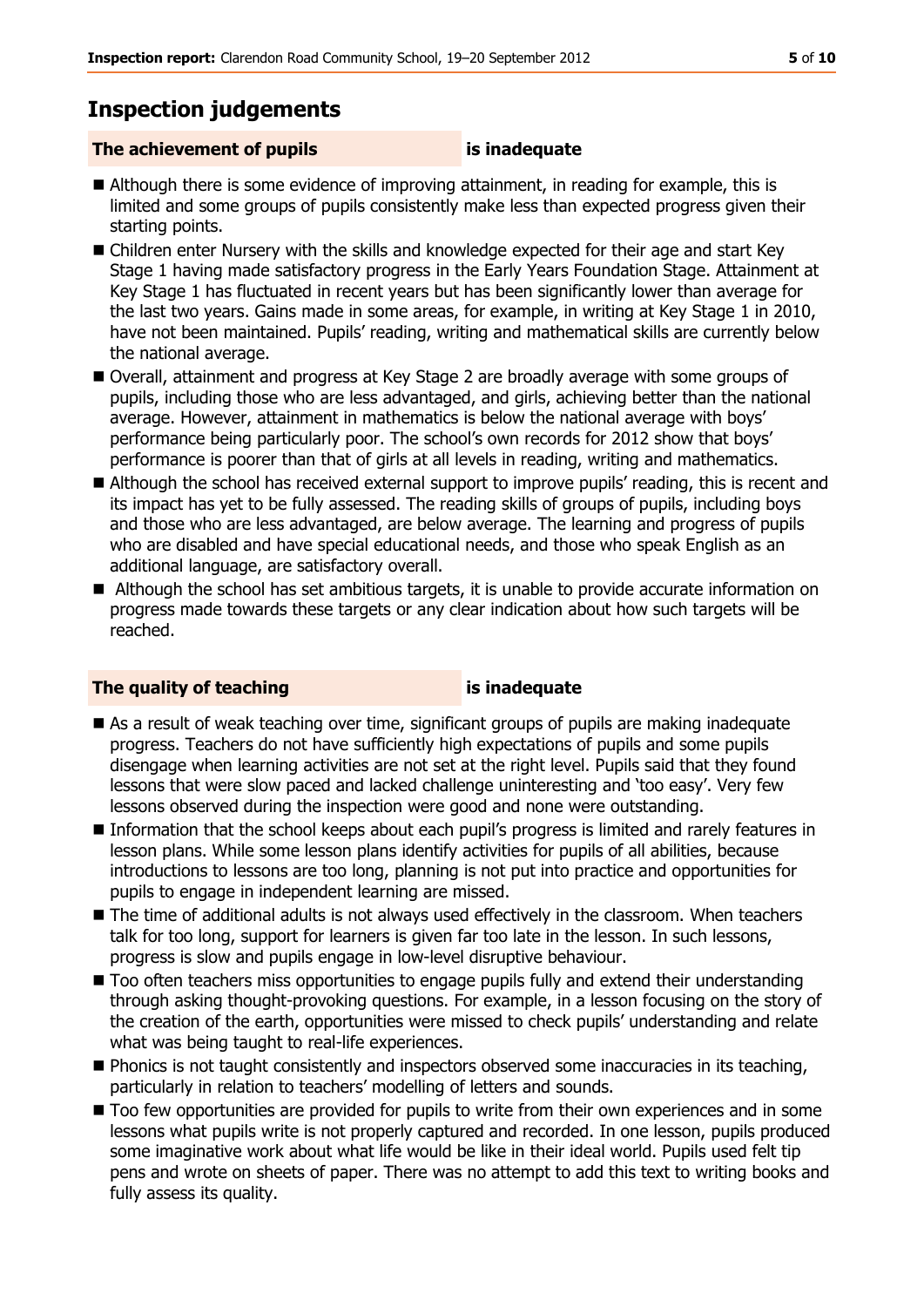- Pupils are not consistently given opportunities to apply their mathematical skills and knowledge in solving practical problems.
- While there are good relationships between teachers and pupils in the Early Years Foundation Stage, in other classes teachers do not always take full advantage of children's eagerness to learn and explore the world around them. As a result, not all realise their full potential.
- In the small minority of lessons where pupils make good progress, teachers' planning is well structured. For example, in an English lesson focusing on biographies, pupils relished the idea of researching the lives of people who inspire them. Many pupils produced good quality extended writing and worked well by themselves without the need for constant support from their teacher.

#### **The behaviour and safety of pupils requires improvement**

- $\blacksquare$  Most pupils behave well around the school but their attitudes to learning are not always as positive. Some take too long to settle down to work and engage in low-level disruptive behaviour when lessons are slow-paced or fail to interest them.
- Some pupils expressed concerns about bullying and do not always feel safe during break times. The majority say that they feel safe at school and that they are confident in sharing any concerns that they have with adults. Most children say that such concerns are taken seriously and acted upon.
- **Pupils are aware of most forms of bullying and know why it is wrong to be unkind to someone** because of the way they look, their dress, or their culture. Pupils are also aware of how to stay safe while using the internet and can define various forms of bullying including racism and cyber-bullying.
- **Pupils learn about staying safe from a number of visitors to the school including the fire service** and groups like Crucial Crew who deliver strong messages about the importance of staying safe. Children can detail a number of unsafe situations; they say that their teachers and friends make them feel safe.
- Pupils enjoy Golden Time and indicate that this and their celebration assemblies provide incentives for them to behave well in school.
- Attendance and punctuality have both improved over the last school year and are now broadly average. This is due to a number of initiatives that the school has successfully put into place. For example, the school's learning mentor acts as a link between the school and the community and works directly with pupils and their families who are confident in seeking advice and support.
- The senior leadership team was able to provide very limited evidence on parents' views of the school. The small number of parents and carers who completed Ofsted's online survey said that their children were happy and safe at the school.

#### **The leadership and management are inadequate**

- The headteacher, senior leadership team and the governing body do not demonstrate the capacity necessary to secure essential improvements. Current arrangements for driving forward improvement and raising standards are inadequate and show little evidence of impact. The school has failed to tackle successfully areas identified at its previous inspections.
- The school's self-evaluation document, produced by senior leaders, lacks clarity and does not accurately identify all the main areas for improvement. Senior leaders have neglected to develop or implement a clear plan to move the school forward.
- Arrangements for reporting to the governing body lack clarity. The headteacher's reports fail to provide governors with the detail necessary for them to have an accurate picture of how well the school is doing. Such reports are particularly weak in their assessment and presentation of information on pupils' performance.
- The school's procedures for monitoring the quality of teaching and learning and the extent to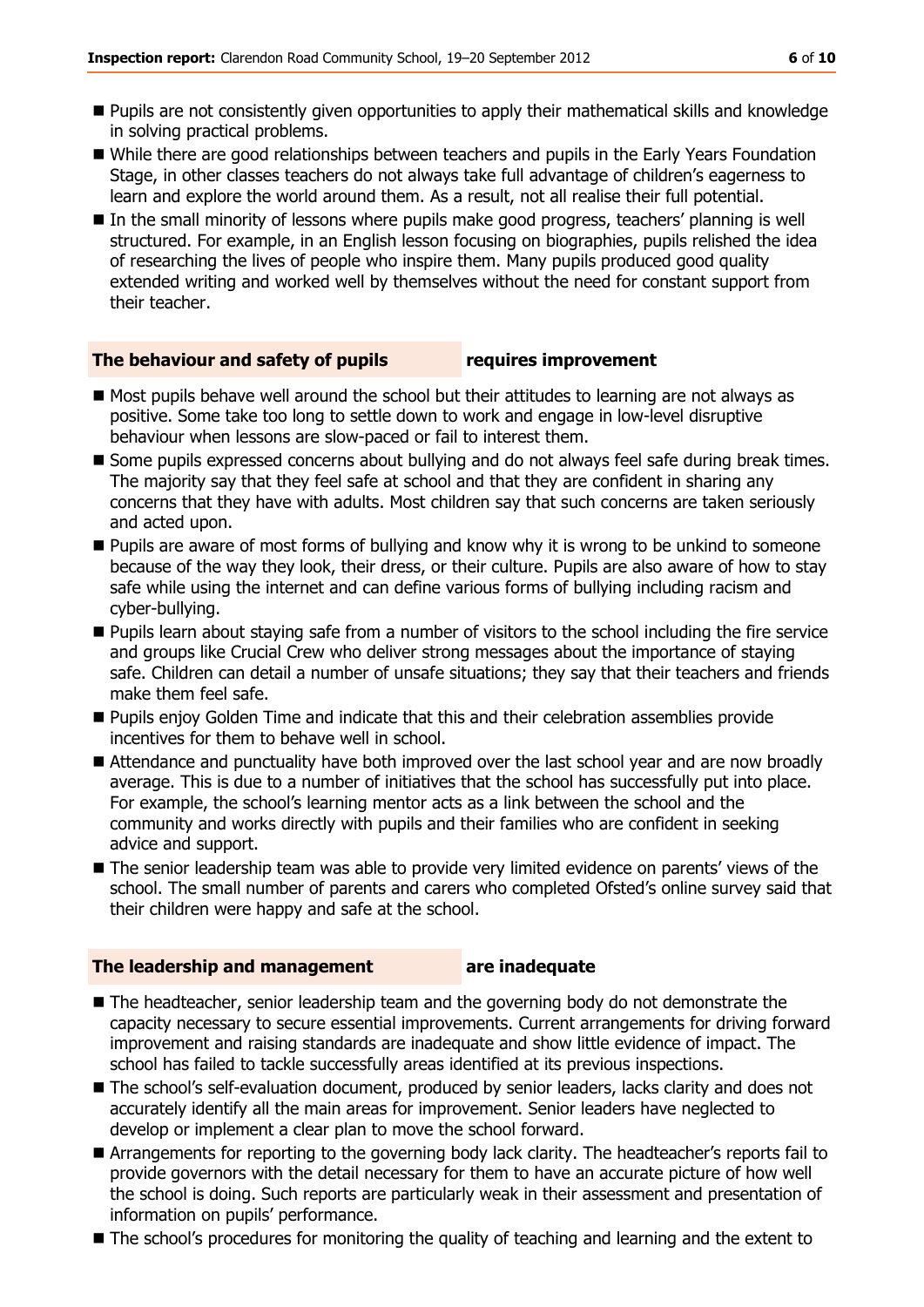which it tackles underperformance are poor. Analysis of the quality of teaching and identification of areas in need of improvement are weak.

- **Performance management is not sufficiently rigorous in holding teachers to account for the** quality of their teaching or for pupils' achievement and it is not directly linked to teachers' progression through the pay spine. The effectiveness of support for less experienced and newly qualified teachers is not fully monitored and evaluated.
- All necessary arrangements for safeguarding pupils are in place and statutory requirements are met.
- The school's thematic curriculum has strengths and some pupils can recount first-hand experiences of visits and visitors to the school. However, the curriculum fails to meet the needs of significant groups of pupils including boys. Pupils do not have enough opportunities to practise their phonics skills and there are few examples of activities with links to either literacy or numeracy in subjects other than English and mathematics.
- The school's management and use of records of pupils' work and progress are poor. School leaders were unable to provide detailed records during the inspection. Information available on the learning and progress of pupils is incomplete. There is little evidence that records of progress of individuals and groups of pupils are used to plan for improvements in provision.
- The local authority School Improvement Partner has provided consultancy support for the school which is beginning to raise levels of achievement in reading. However, developments aimed at improving the school's overall effectiveness are in their early stages.

#### **The governance of the school**

Governors ensure that targeted interventions and support are provided for those pupils who benefit from the pupil premium funding; however there is not a tight enough review of how such resources are deployed or on how they impact on raising standards. The governing body does not hold senior leaders to account as firmly as it should and, though supportive, governors do not have a detailed understanding of the school's performance, the achievement of different groups of pupils, or areas for development. Consequently, the link between the school's priorities and financial planning is weak. The governing body's plans to link the performance management of the senior leadership team to improving outcomes for pupils are not firmly established and have yet to be evaluated.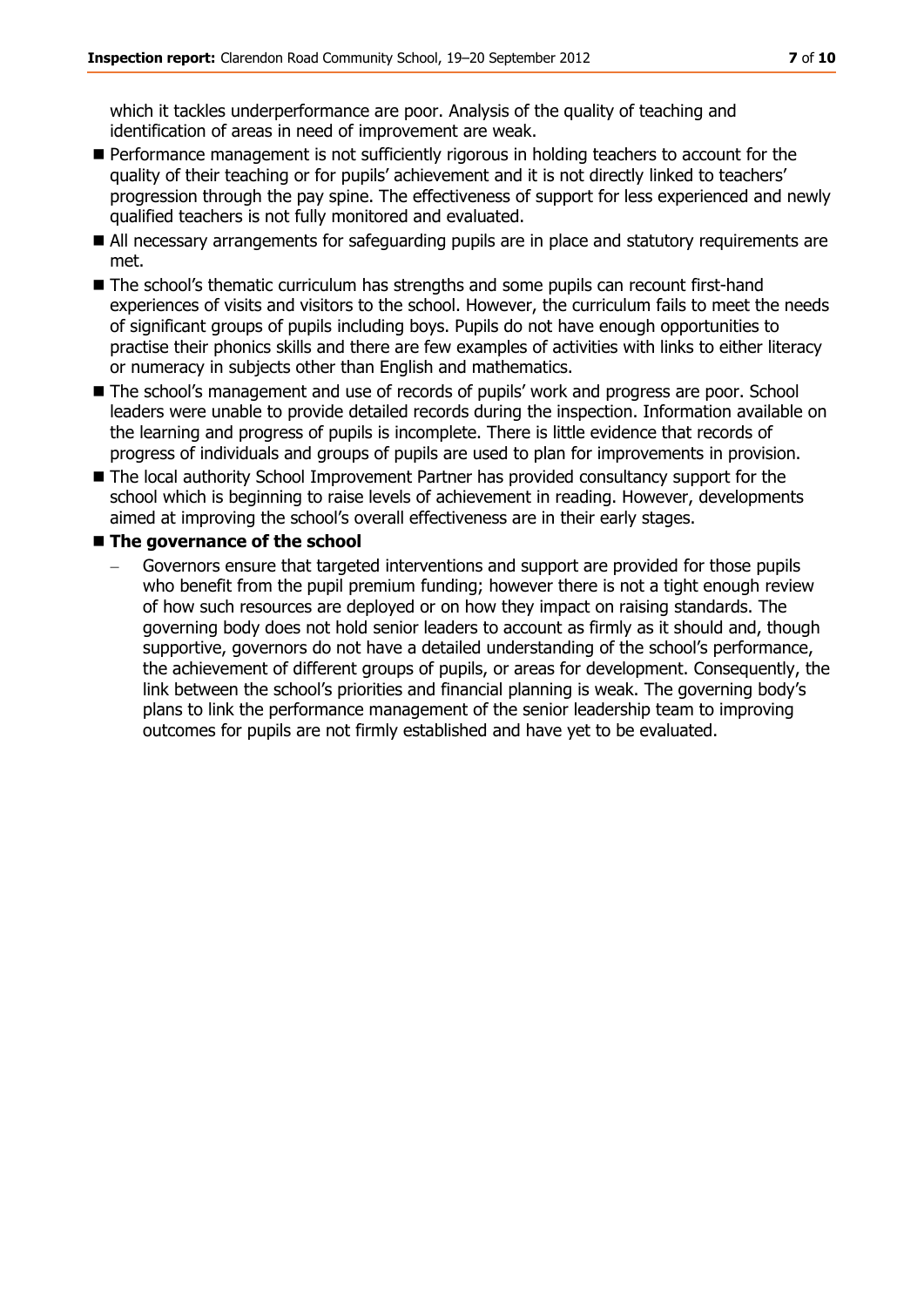# **What inspection judgements mean**

| <b>School</b> |                         |                                                                                                                                                                                                                                                                                                                                                                         |
|---------------|-------------------------|-------------------------------------------------------------------------------------------------------------------------------------------------------------------------------------------------------------------------------------------------------------------------------------------------------------------------------------------------------------------------|
| Grade         | <b>Judgement</b>        | <b>Description</b>                                                                                                                                                                                                                                                                                                                                                      |
| Grade 1       | Outstanding             | An outstanding school is highly effective in delivering outcomes<br>that provide exceptionally well for all its pupils' needs. This<br>ensures that pupils are very well equipped for the next stage of<br>their education, training or employment.                                                                                                                     |
| Grade 2       | Good                    | A good school is effective in delivering outcomes that provide<br>well for all its pupils' needs. Pupils are well prepared for the next<br>stage of their education, training or employment.                                                                                                                                                                            |
| Grade 3       | Requires<br>improvement | A school that requires improvement is not yet a good school, but it<br>is not inadequate. This school will receive a full inspection within<br>24 months from the date of this inspection.                                                                                                                                                                              |
| Grade 4       | Inadequate              | A school that has serious weaknesses is inadequate overall and<br>requires significant improvement but leadership and management<br>are judged to be Grade 3 or better. This school will receive<br>regular monitoring by Ofsted inspectors.                                                                                                                            |
|               |                         | A school that requires special measures is one where the school<br>is failing to give its pupils an acceptable standard of education<br>and the school's leaders, managers or governors have not<br>demonstrated that they have the capacity to secure the<br>necessary improvement in the school. This school will receive<br>regular monitoring by Ofsted inspectors. |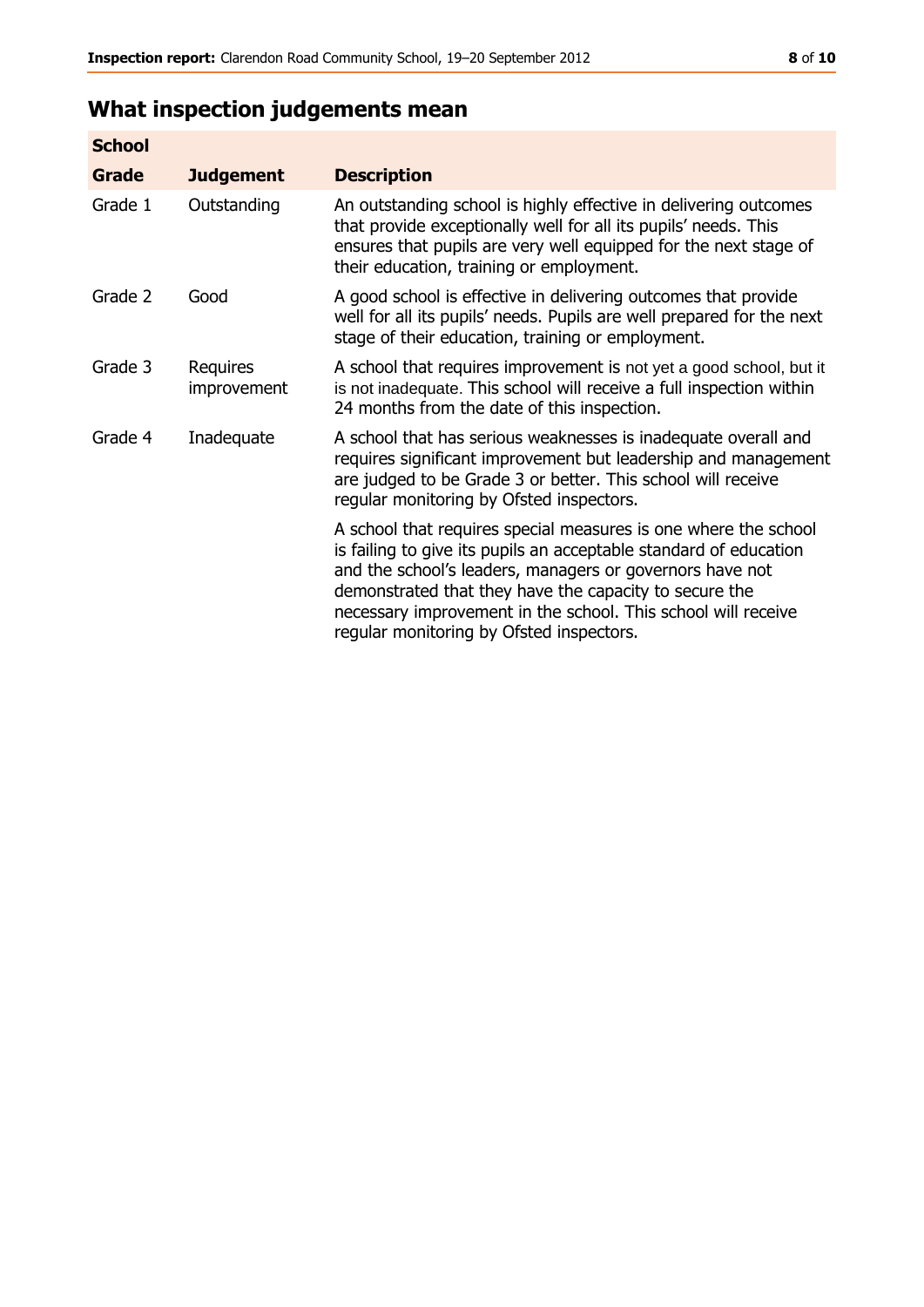| <b>School details</b>    |         |  |
|--------------------------|---------|--|
| Unique reference number  | 105902  |  |
| <b>Local authority</b>   | Salford |  |
| <b>Inspection number</b> | 400809  |  |

This inspection of the school was carried out under section 5 of the Education Act 2005.

| <b>Type of school</b>               | Primary                                    |
|-------------------------------------|--------------------------------------------|
| <b>School category</b>              | Community                                  |
| <b>Age range of pupils</b>          | $3 - 11$                                   |
| <b>Gender of pupils</b>             | Mixed                                      |
| Number of pupils on the school roll | 340                                        |
| <b>Appropriate authority</b>        | The governing body                         |
| <b>Chair</b>                        | Lynn Cullimore                             |
| <b>Headteacher</b>                  | Jean Dunnet                                |
| Date of previous school inspection  | 13 May 2010                                |
| <b>Telephone number</b>             | 0161 7894469                               |
| <b>Fax number</b>                   | 0161 7071790                               |
| <b>Email address</b>                | clarendonroad.primaryschool@salford.gov.uk |